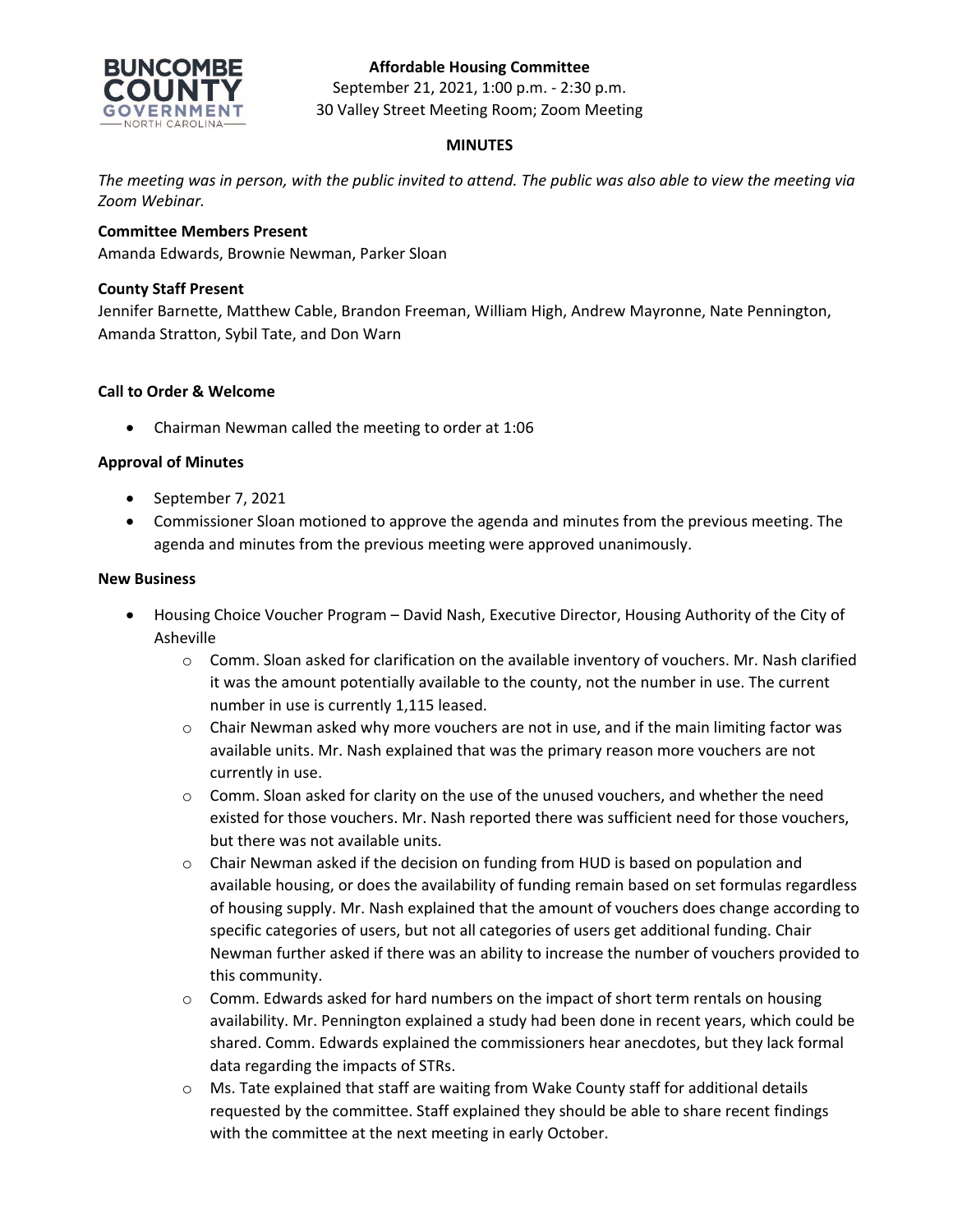

### **Affordable Housing Committee**

September 21, 2021, 1:00 p.m. - 2:30 p.m. 30 Valley Street Meeting Room; Zoom Meeting

- o Chair Newman asked for clarity on the requirement of accepting vouchers for 9% and 4% LIHTC projects in Wake County. Mr. Mayronne would confirm the details, but believed that both types of LIHTC projects are prohibited from screening tenants based on voucher-status.
- o Chair Newman asked about the issues involved for landlords that accept vouchers, and the difference between HUD sanctioned rent values and actual market prices that landlords can receive. Mr. Mayronne explained that market rate rents in this area often exceed the limits what vouchers can pay for.
- $\circ$  Chair Newman asked about whether it made sense to use vouchers for LIHTC projects wherein they already have affordable units.
- Goal Setting Sybil Tate & Amanda Stratton
	- $\circ$  Chair Newman asked about whether 4% projects can be mixed with affordable and market rate housing. Mr. Mayronne said he would determine whether it was feasible. Mr. Pennington provided a local example of how this could be performed, and Mr. Mayronne explained there are compelling reasons for leveraging greater rents by mixing the types of units available including the ability to receive improved lending opportunities.
	- $\circ$  Chair Newman confirmed that the goals presented were over a five year period.
	- $\circ$  Mr. Cable explained that the current program allows for \$25K funding per unit, and an increase in available funding per unit would be merited in order to leverage 4% LITHC projects as costs continue to increase in the area. He explained a larger commitment would be required for these projects to move forward.
	- $\circ$  Comm. Sloan asked what the current homeowner program is. Mr. Cable explained it was typically Habitat for Humanity, MHO, and the Asheville-Buncombe Community Land Trust. Mr. Cable added the county has both offered loans as well as down payment assistance to homeowners. Comm. Sloan if it was typically single family units, or if denser types of units have been included. Mr. Cable mentioned a recent AAHH project at Curry Road which uses duplexes.
	- $\circ$  Chair Newman commented that the option 3 presented to him was appealing in order to address the scale of what was required. He added that this type of effort can help communities from losing ground, and added that the added efforts of area partners could greatly enhance available affordable housing opportunities. Finally, Chair Newman expressed interest in leveraging county owned land to push for more housing. Mr. Mayronne encouraged the committee to continue to pay attention to mobile home parks.
	- o Comm. Edwards asked for more information on the efforts from PODER Emma.
	- $\circ$  Comm. Sloan asked how the numbers were calculated for goals. Mr. Cable explained the numbers reflect built and occupied units.
	- $\circ$  Comm. Edwards asked whether it made more sense to look beyond the 5 year period. The staff believed that yes it should be, but that for the moment a set window was helpful.
	- $\circ$  Comm. Edwards asked whether wages should also explored in this committee as well, as they represent the other element of the affordable housing situation.
	- $\circ$  Comm. Sloan commented the committee should look at having a voucher goal as well.
	- $\circ$  Chair Newman asked whether there are strategies involving existing and aging affordable housing projects. Mr. Mayronne explained there are ongoing conversations about preserving existing units through rehabilitation.
	- o The committee expressed support for a senior housing goal.
	- o Chair Newman asked for information on the number of homes and businesses impacted in BC by Urban Renewal, and how to leverage other goals involving reparations into the current